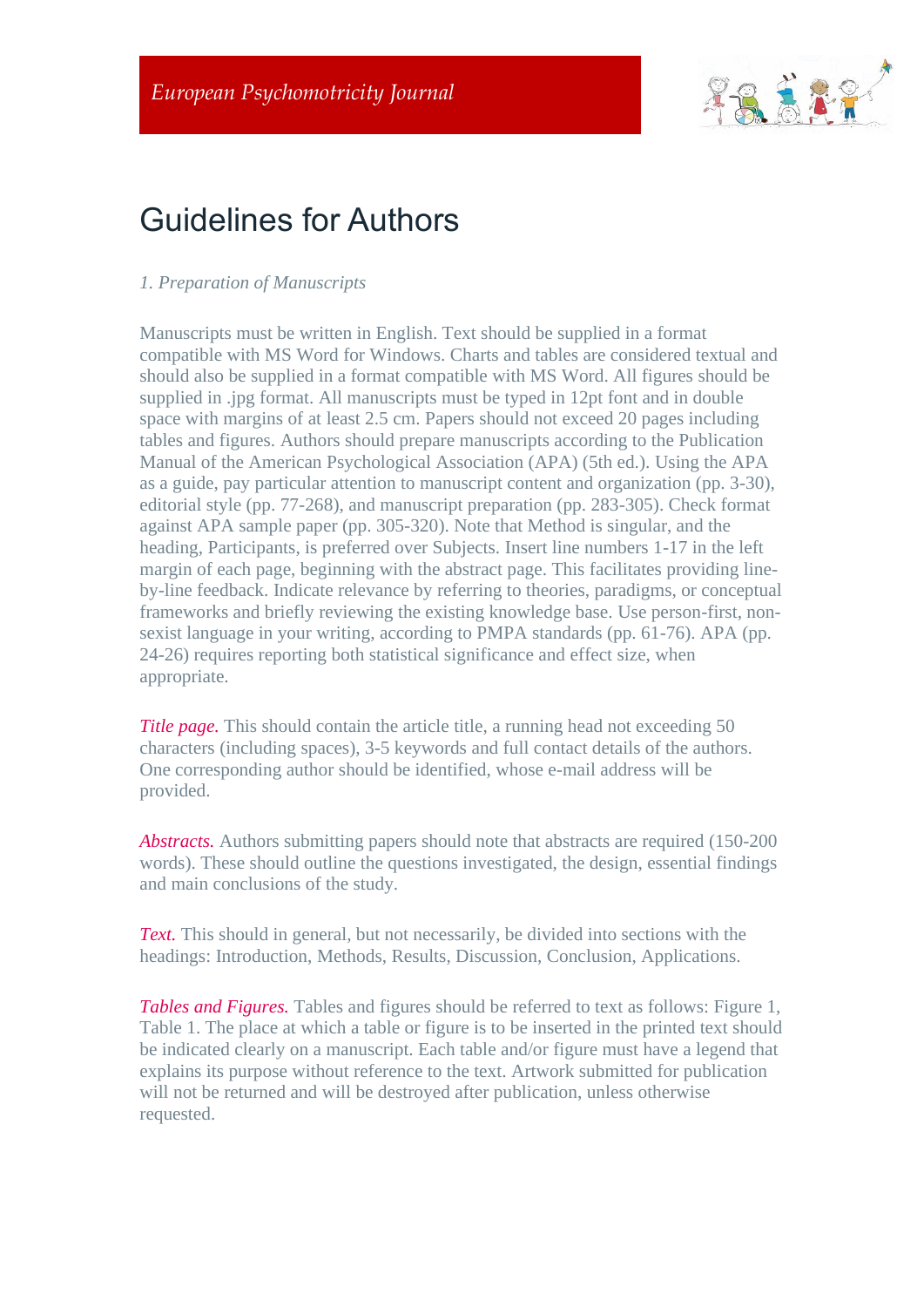

*References.* EPJ uses the APA system to indicate references in the text, tables and legends. The full references should be listed alphabetically and presented following the text of the manuscript.

#### *2. Submission of Manuscripts*

Manuscripts for consideration should be submitted electronically, as a single attachment to an e-mail, to the Journal's editorial office at

#### *3. Author-Side-Fees*

The submission and peer-review of manuscripts are free of charge. After the positive evaluation of a paper, 80 Euros  $(\epsilon)$  have to be paid by the author-side so as that paper to be published. The details for the bank transfer are provided to the authors as soon as their manuscript is accepted for publication.

#### *4. Copyright*

It is a condition of publication that authors vest or license copyright in their articles, including abstracts, in SPA-Hellas. This enables us to ensure full copyright protection and to disseminate the article, and the EPJ, to the widest possible readership in print and electronic formats as appropriate. Authors may, of course, use the material elsewhere after publication providing that prior permission is obtained from SPA-Hellas. Authors are themselves responsible for obtaining permission to reproduce copyright material from other sources. The following form of words can be used in seeking an e-permission:

#### Dear [COPYRIGHT HOLDER]

I/we are preparing for publication an article entitled **ISTATE TITLE!** to be published by SPA-Hellas in *European Psychomotricity Journal*. I/we should be grateful if you would grant us permission to include the following materials:<br>[STATE FIGURE NUMBER AND ORIGINAL SOURCE]

We are requesting non-exclusive rights in this edition and in all forms. It is understood, of course, that full acknowledgement will be given to the source.

Your prompt consideration of this request would be greatly appreciated.

Yours faithfully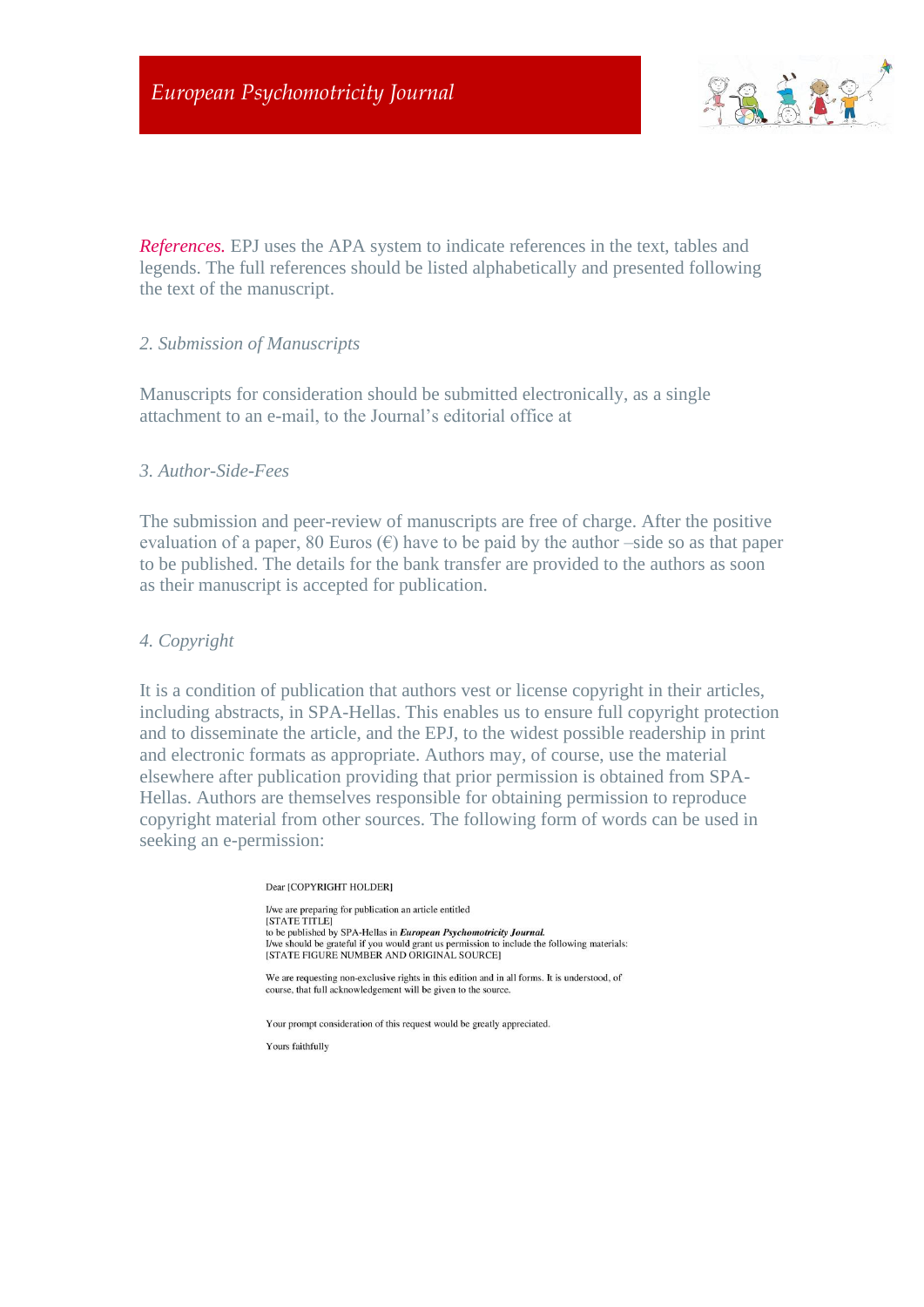

*5. Supplementary Material*

# *SUBMISSION OF SUPPLEMENTARY MATERIAL*

These are guidelines for the submission of supplementary material to the journal including animations, movie files and sound files that can be accessed via the online edition and additional information, including indexes and calendars.

- All files of supplementary material should be submitted in an uncompressed format that can be used universally on PCs and Macs. All files should be kept to a minimum size where possible.
- Files should be submitted to the journal editor along with the manuscript. If required please supply a legend(s) or description(s) with the additional material to be mounted online and a reference to the file.
- Authors who are unable to submit in any of the formats mentioned are advised to contact the publisher to discuss other options prior to submission.

## *ANIMATION*

Animations are limited to 30 seconds. Animations in the following forms (in order of preference) can be accepted from authors:

- Video tape
- AVI's, QuickTime or Mpeg's files
- A sequence of still images

The following formats can be accepted:

- All uncompressed formats widely used on PC, Mac, and UNIX
- **JPEG** for coloured and compressed images (suffix .jpeg)
- TIFF with a group IV compression for black and white compressed images (suffix .tiff)
- EPS files for vector and a combination of vector and bitmap images (suffix .eps)
- FLI and FLC format from AutoDesk.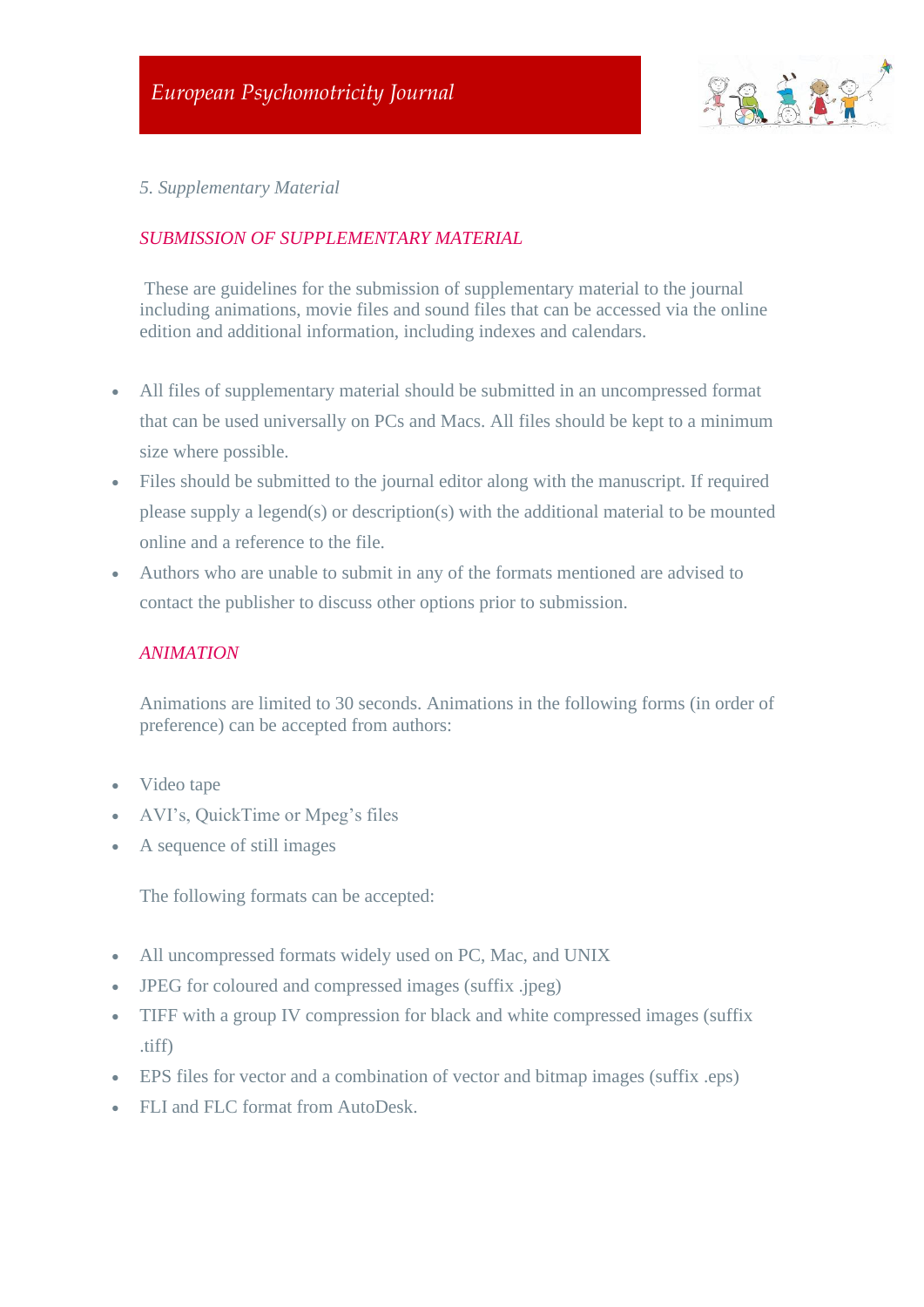

Authors who submit animations are requested to provide the following information:

• Video tape - format used.

- AVI, QuickTime or Mpeg files version used, and system used for disk file creation.
- Sequences of still images format used, version, and system used for disk file creation.

Authors who are unable to supply the following: videotape, AVI, QuickTime or Mpeg file(s), may provide the publisher with a set of sequential still images. Note that an animated sequence will consist of 13 to 15 still images per second of animation; e.g., if an animated sequence is 10 seconds in duration, it is made up of 130 images. Animation should be mentioned in the text. Indicate an approximate location for the animation call-out in the margin.

## *MOVIE FILES*

Movie files should be submitted as AVI, QuickTime or Mpeg file. These should be uncompressed and in a universal format for PC or Mac. For ease of download, the recommended upper limit for the size of a single file is 10 Megabytes. When the size of a single file is bigger than this, some users may experience problems when downloading. Whenever possible, therefore this limit should be adhered to.

A file which is 1 gigabyte in size is very large and we would request that this file is revised to at least a quarter of the size (even at a quarter of the size it will be a relatively large file) if possible. The sizing of the file is vital for those users accessing the Internet via slow speed dial-up connections. In these circumstances large files are extremely lengthy to download which can be frustrating for users.

#### *SOUND FILES*

Sound files should be submitted as .WAV or .MP3 files. These should be uncompressed and in a universal format for PC or Mac.

- All files should be kept to a minimum size where possible.
- A legend or description of the sound file to be mounted online should be supplied to the editor.